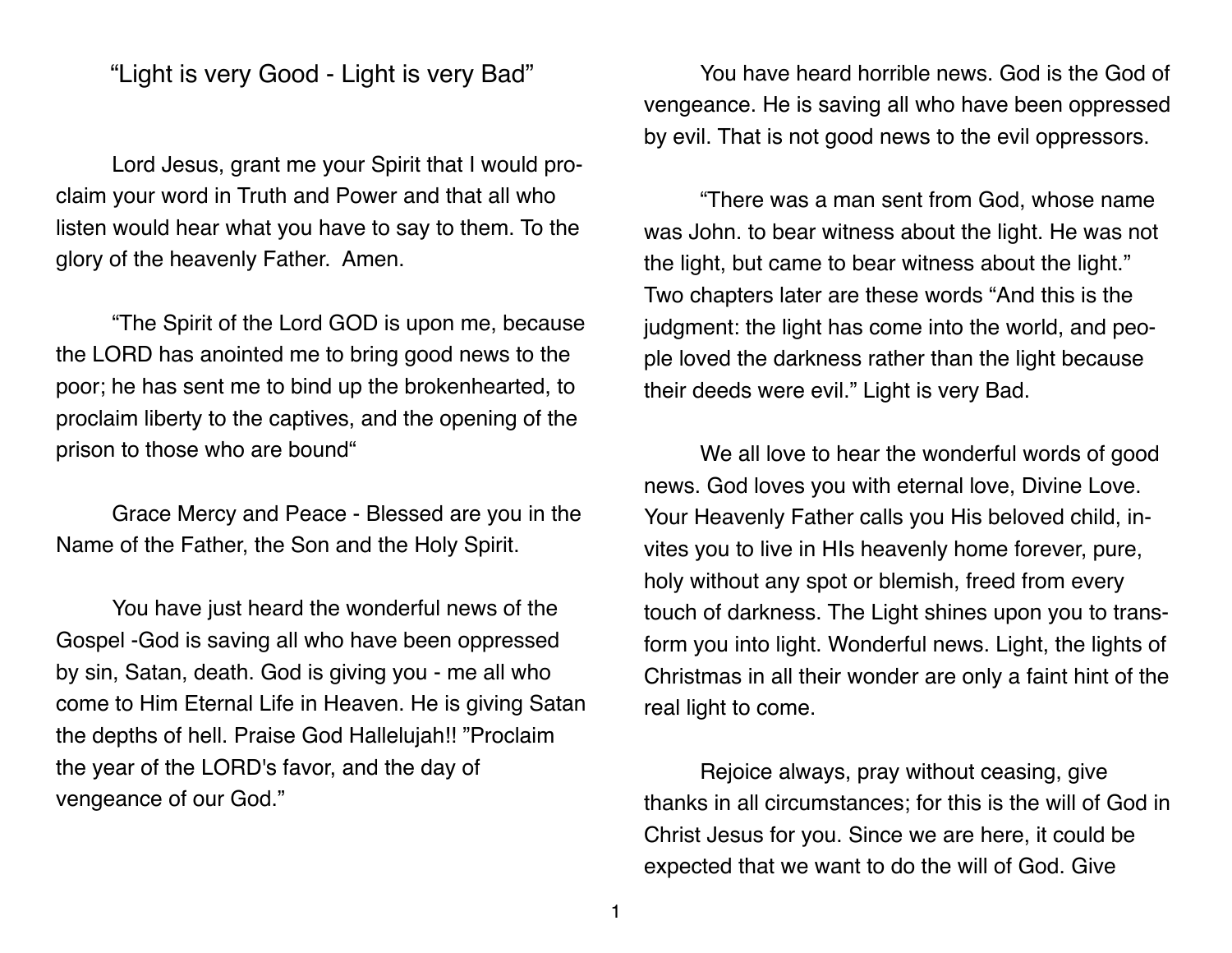thanks in all circumstances? Some circumstance are hard to take, impossible for us to see any reason to give thanks. It takes a lot of faith to say thanks in the face of tragedy and deep pain. To look at what is now and know there is no hope for better on this earth. Some have massive physical and mental damage. Some are caregivers. Other people can create situations that will determine our future. US law controls what some can do for their lifetime. Some circumstances are evil. It take a lot of faith to give thanks in all circumstances.

God's light reveals what darkness tries to hide. Darkness, evil, claim to be real, powerful in this world. We live where we live and see what we see. Darkness claims to determine our lives. "John came to bear witness about the light. He was not the light. He confessed,"I am not the Christ. I am the voice of one crying out in the wilderness, 'Make straight the way of the Lord,' as the prophet Isaiah said."

God is telling us we can do something for Him. We can make straight the way of the Lord. At least try to make the way straight in our lives. We might even by His grace make some straightening up around us, with those who can see our witness. Don't think you

can? Do not quench the Spirit. If you get an idea of something to do that Jesus wants done, - do it, or some word of encouragement, comfort - say it. The Spirit leads us gently, quietly. All we are doing is sharing kindness, love, inviting folks to come closer to the light of real love, joy, comfort, power, come to the light of God's love.

I talked to a lady the other day. Her family tells her she is going to hell since she is the only one who doesn't go to church. She is not impressed with them or church. Many who to not go to church are like her. They need be invited to come to the fount of all love, know the love of Jesus. Many will come to want to love Him, worship Him.

Do not despise prophecies, but test everything; hold fast what is good. Not every voice that claims to be from God is. Is it really loving? Kind? Abstain from every form of evil. Do not do evil. Understand hurting, confused people act out of their pain. The surface of their lives may look evil. They may do evil. Speak to them as Jesus would speak to them. The Bruised reed, the smoking wick He did not damage. He did not attack the sinners He met. He was accused of welcoming prostitutes, sinners.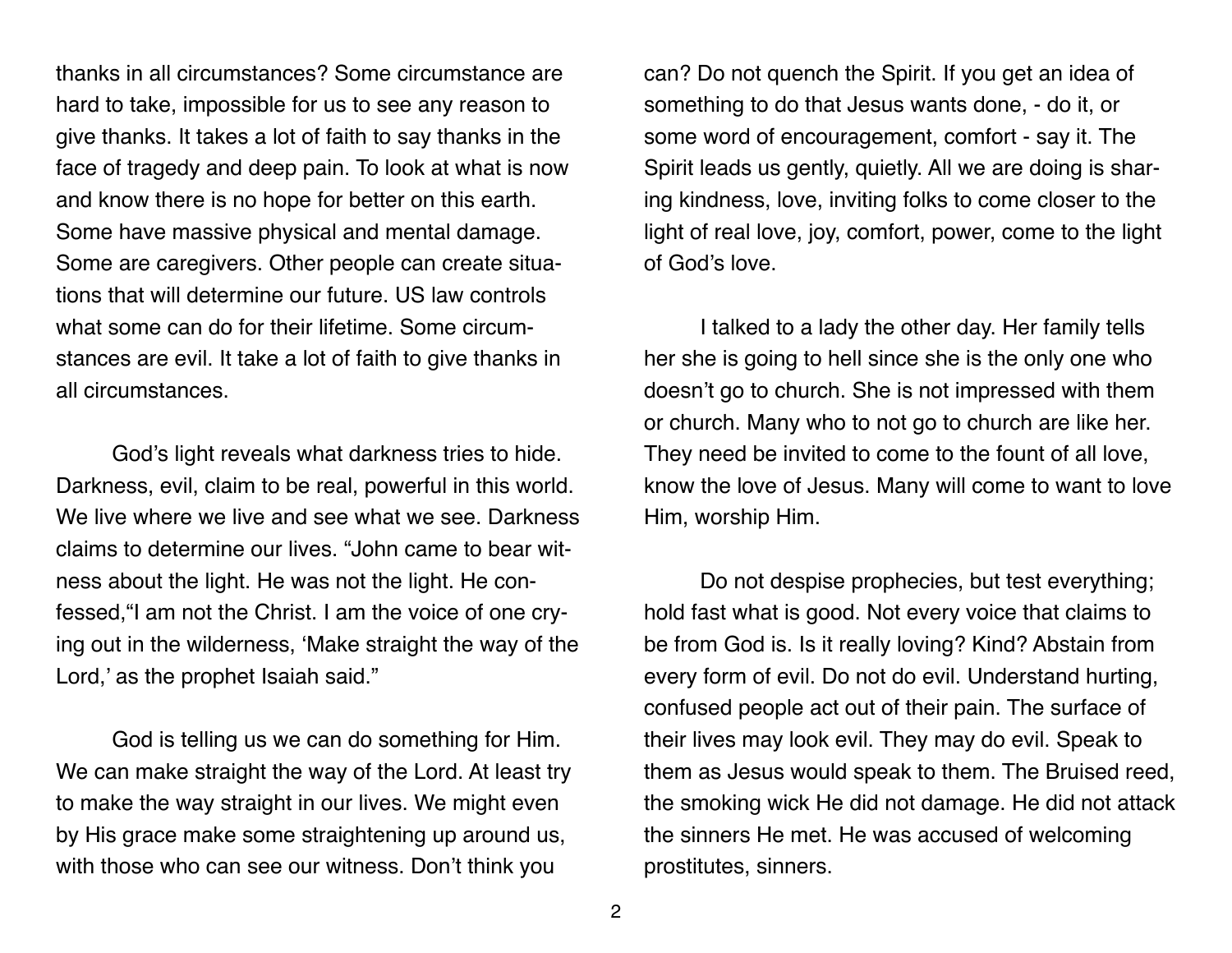John cried out 'Make straight the way of the Lord.' John and Jesus called for repentance. It was not the weak and wounded they accused. When he saw many of the Pharisees and Sadducees coming for baptism, he said to them, "You brood of vipers! Bear fruit in keeping with repentance. And do not presume to say to yourselves, 'We have Abraham as our father,' for I tell you, God is able from these stones to raise up children for Abraham.

If he was here now he would not be attacking the druggie, the sexually depraved, the wicked people. It is the religious leaders, leaders of society, the good church members. that He attacked. I am an ordained minister of the Lutheran Church Missouri Synod and subscribe to the Unaltered Augsburg Confession. God can make more like me out of the rocks in the driveway.

And the crowds asked John, "What then shall we do?" And he answered them, "Whoever has two tunics is to share with him who has none, and whoever has food is to do likewise." The Bible does say if a man would not work he ought not to eat. I have never heard anyone who quotes that, take the next logical step, I

am sure God includes. Make sure he has a chance to work at something within his God given abilities. If you do not give him food than you must in the name of Jesus give him work.

What what! You mean we should provide jobs, work? Impossible outrageous, provide work for worthless useless people? Now I do not know how to solve the political problems of this nation. There are many good sounding ideas. I would like to know how other nations meet these needs. I do not know the solution. I do know it is not the will of God to let the hungry starve. Not even the worthless hungry. After all we must not think God thought we were so wonderful we were worth saving.

"Now may the God of peace himself sanctify you completely". Sanctify is one of those religious words that goes over our heads. What does it mean? Make holy. May the God of peace himself make you holy. completely. Make me completely holy? Well I can not make me holy. I am not sure how I can make me better. I usually just try to do what I can. Do better? How can we do that? We can't! Only the power of the Spirit of God that dwells with in us can make us better.